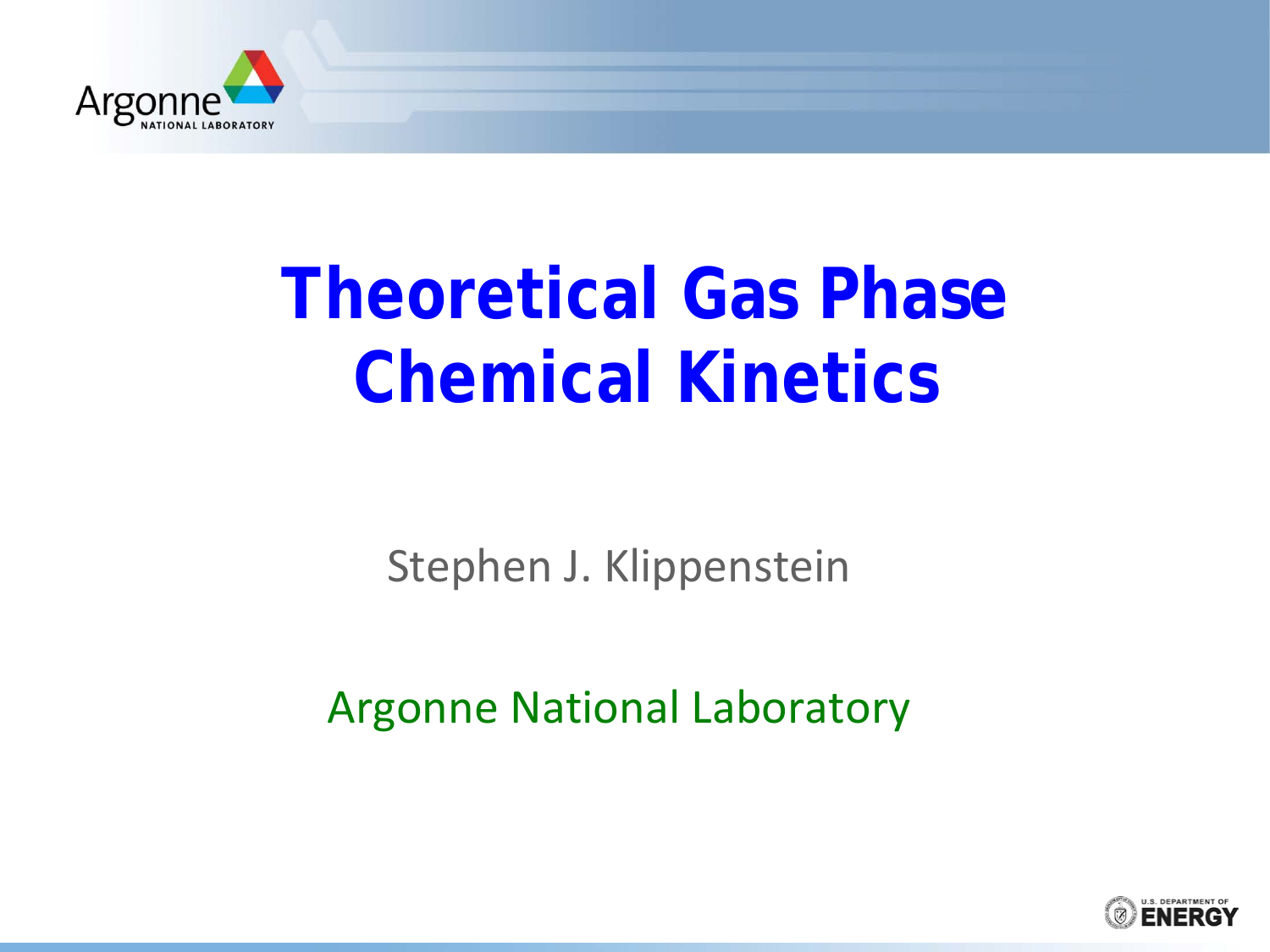## **Training in theoretical chemical kinetics**

#### 1. CEFRC – Summer School

Ab Initio Theoretical Chemical Kinetics

2. Peng Zhang (Ed Law graduate student; now a CEFRC Fellow)

Monomethylhydrazine decomposition

- 3. Franklin Goldsmith (Bill Green graduate student)  $Allyl + HO2$
- 4. Mike Burke (Fred Dryer & Yiguang Ju graduate student) H2/O2 Combustion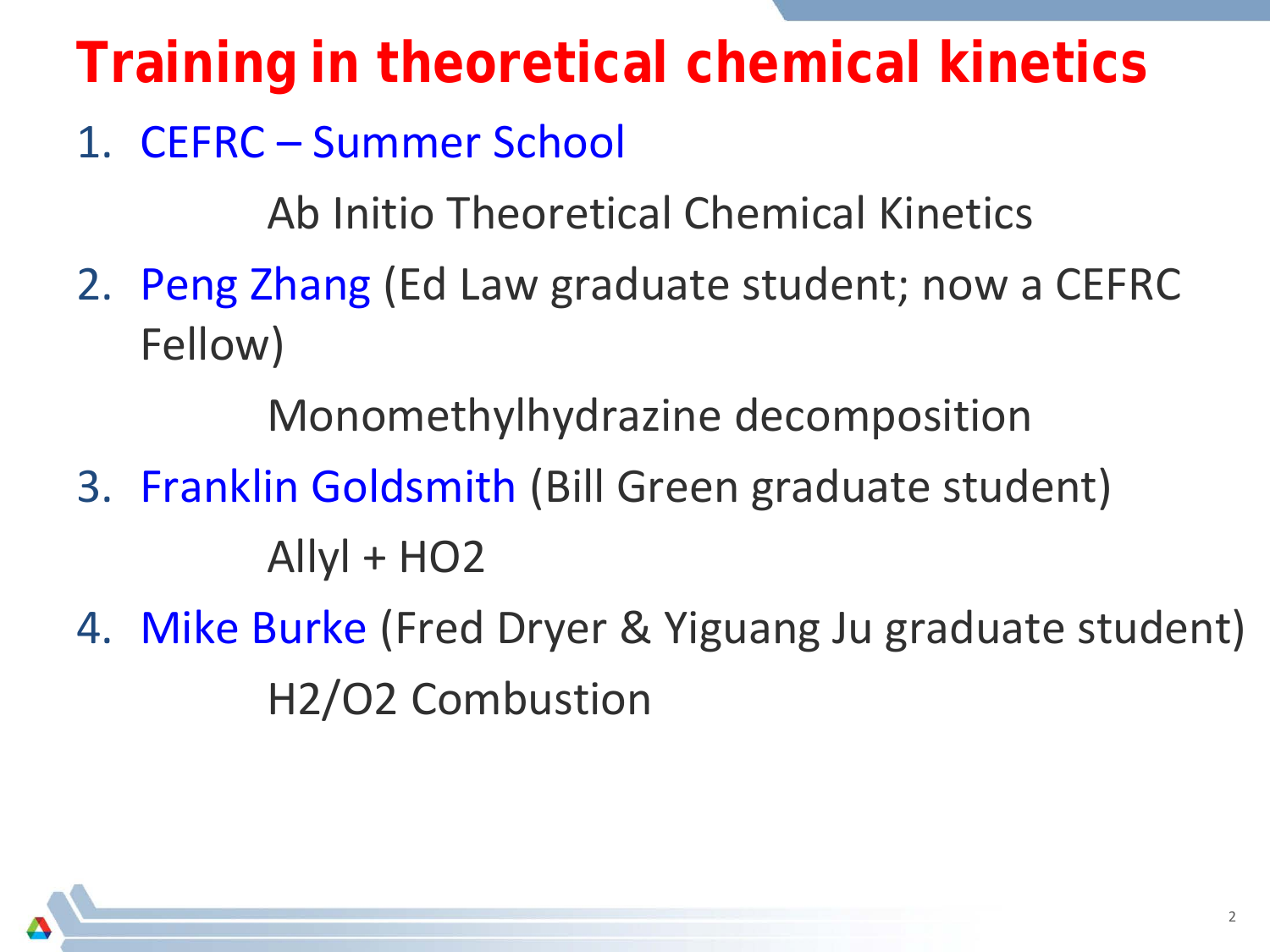### **Monomethyl hydrazine decomposition**

- Monomethylhydrazine (MMH)
	- Diamine-based rocket fuel
	- Commonly used as bipropellant and monopropellant
	- Exothermically decomposes upon contact with either a hot surface or an oxidizer
- Thermal decomposition of MMH
	- Fuel stability and storability
	- Necessary components of mechanism of MMH oxidation
	- Have not been sufficiently studied
- Dominant reactions of MMH decomposition: NN and CN bond fission

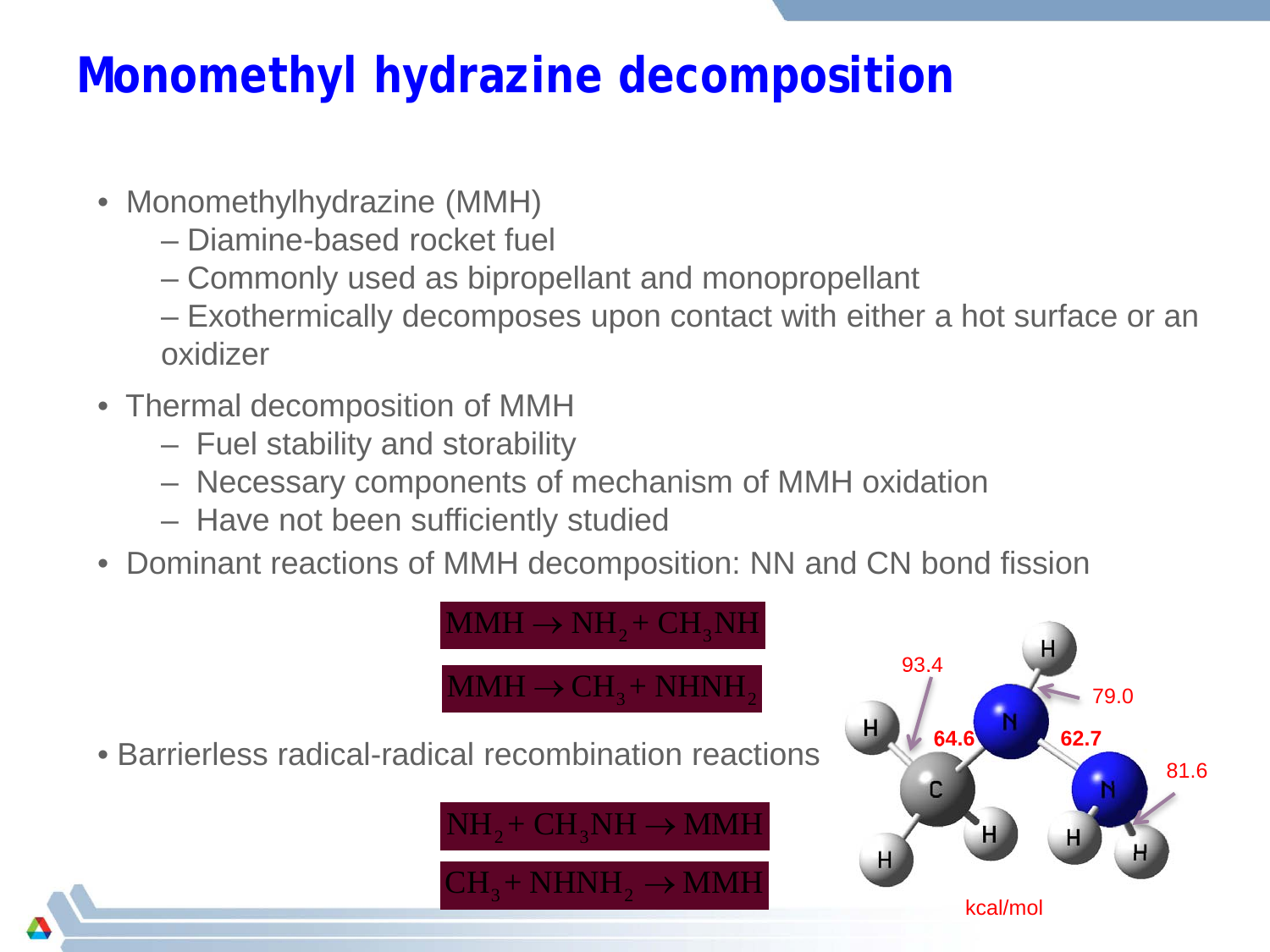### **Potential Energy Surface**

- □ On-the-fly Calculation of Interaction Potential
- $-$  aug-cc-pVTZ: accurate but too computationally demanding  $\rightarrow$  cc-pVDZ and aug-cc-pVDZ were used
- Reacting fragments have fixed internal geometries
- Orientation-Independent Corrections
	- One-dimensional basis set correction
	- One-dimensional correction for geometric relaxation

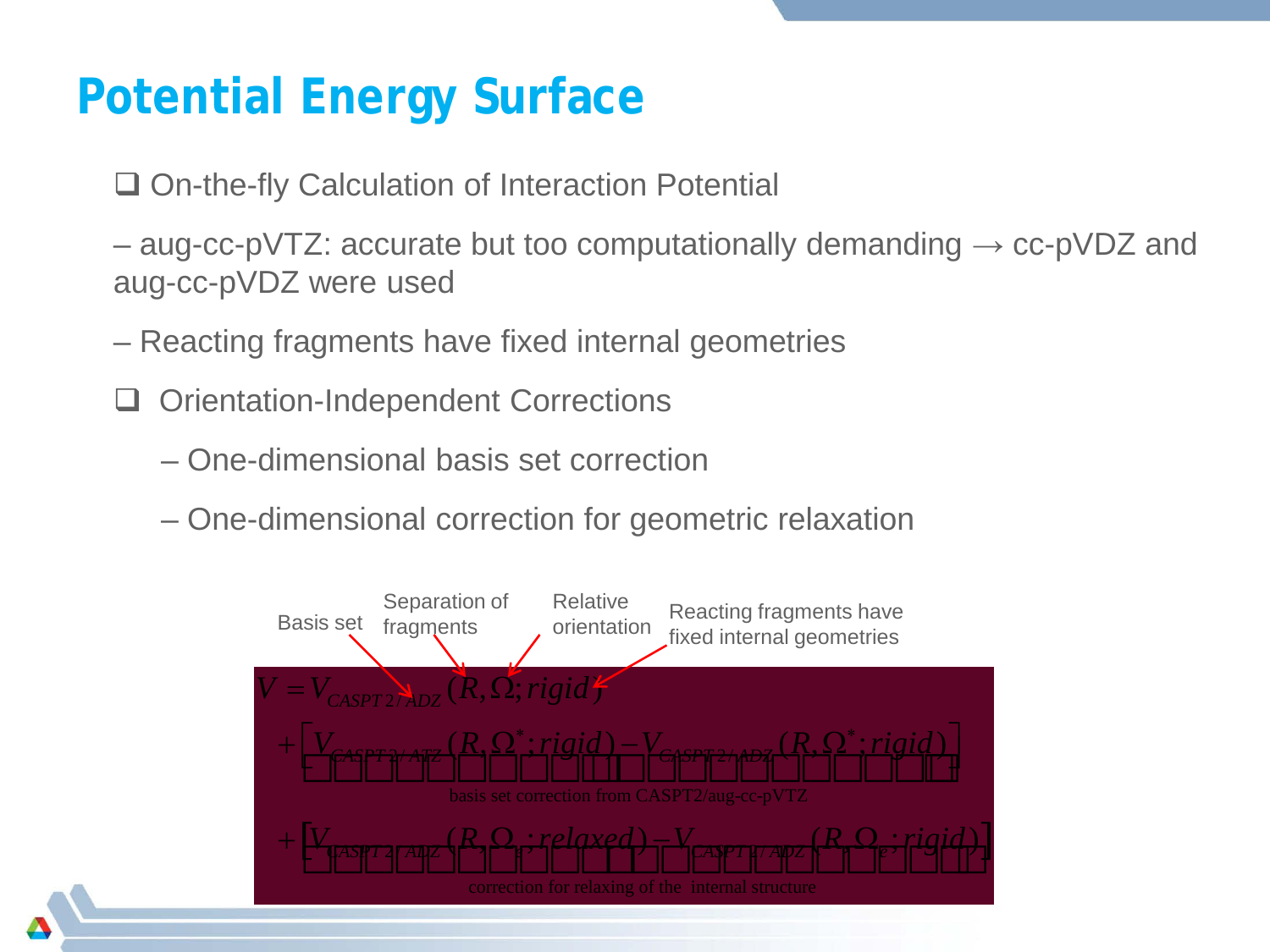#### **Potential Energy Surface**

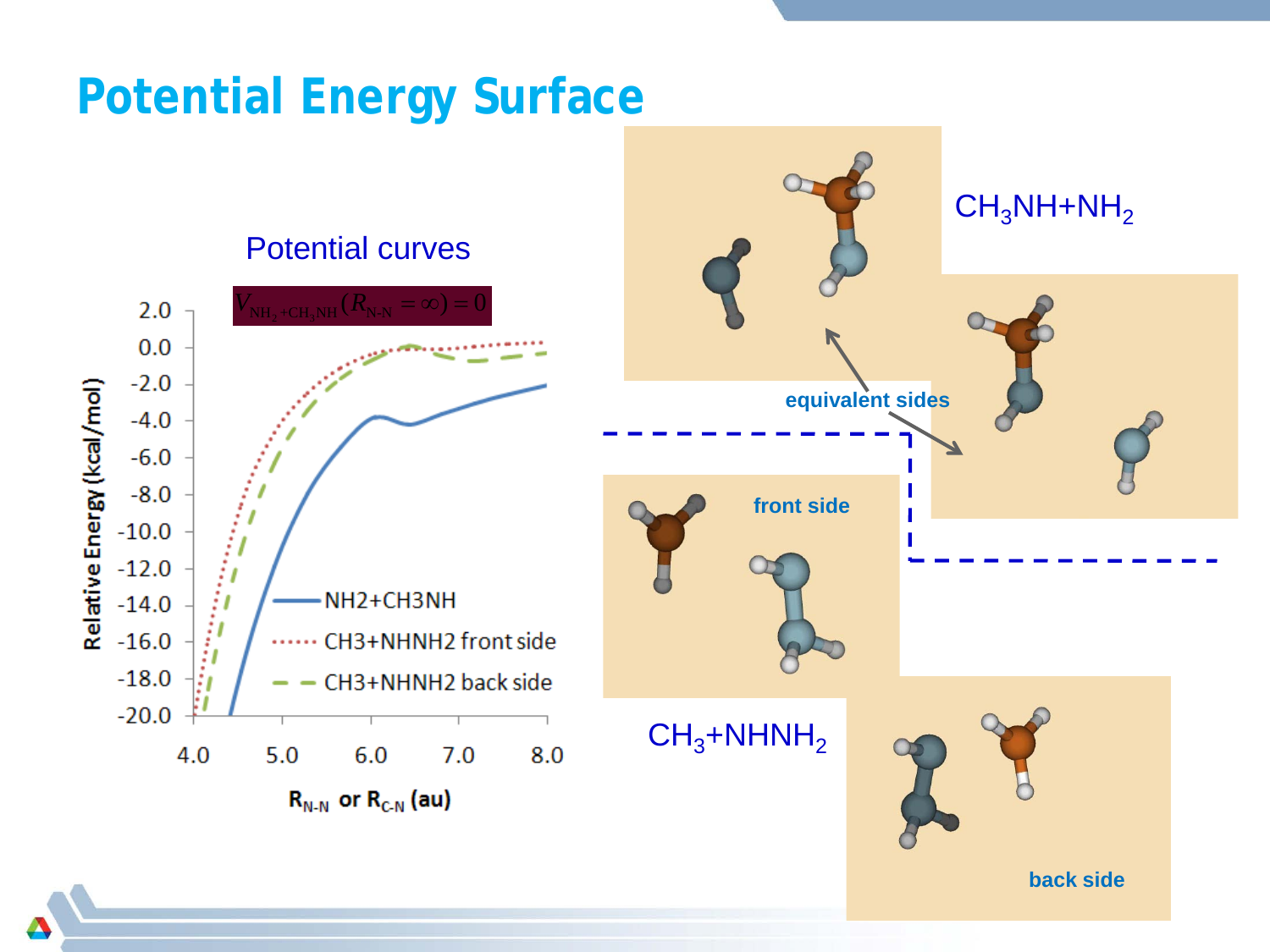#### **VRC-TST Capture Rates**



 $k_{-2}^{\infty} = 3.99 \times 10^{-12} \text{T}^{0.085} \text{exp}(404.2/\text{T}) \text{ cm}^3 \cdot \text{molecule}^{-1} \cdot \text{s}^{-1}$ 

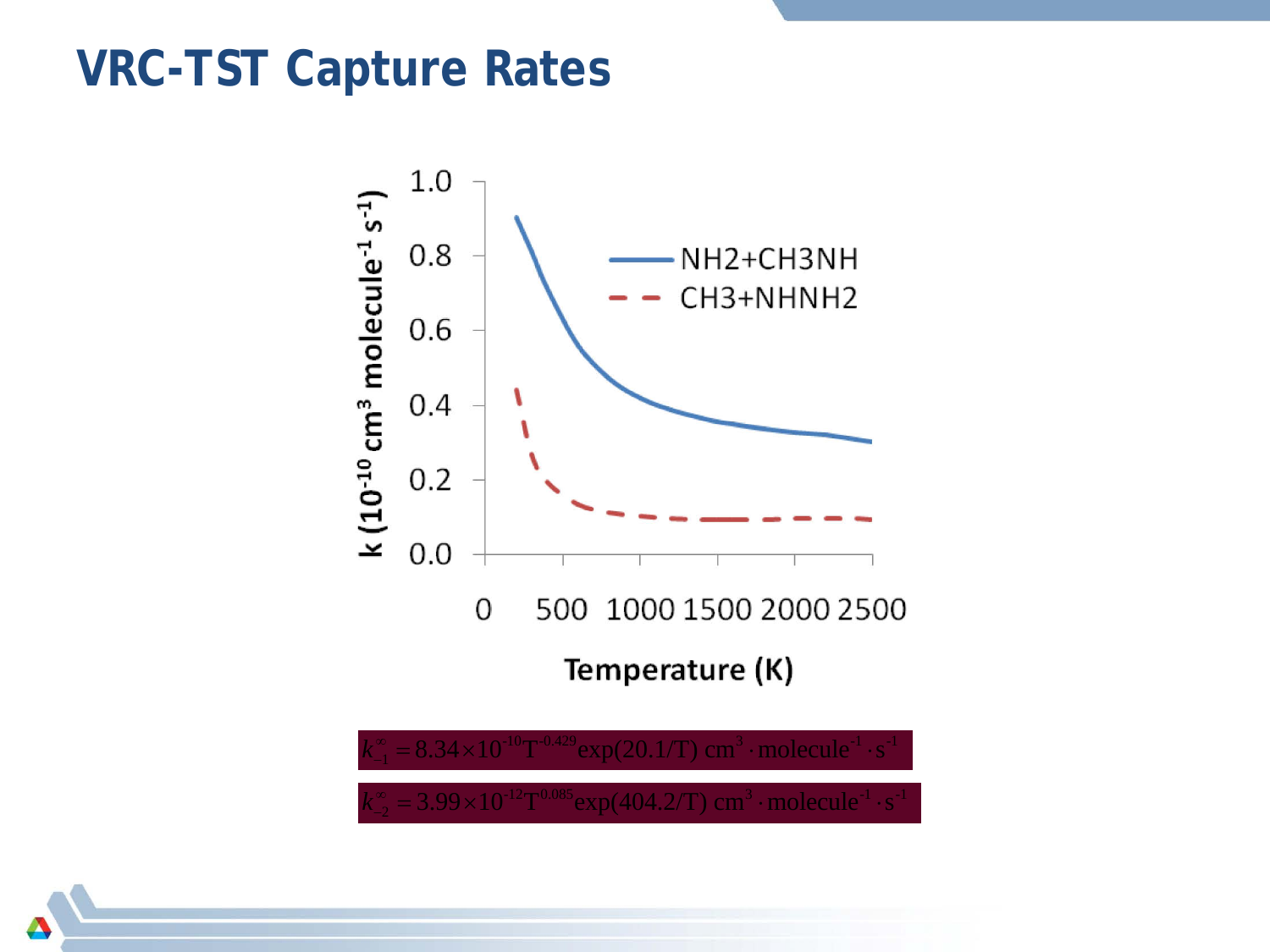#### MMH Dissociation: Theory-Experiment Comparison



• Kerr et al (1963): the first-order rate coefficient for the homogeneous dissociation of NN bond of MMH.

#### – Very good agreement with the present theory

• Golden et al (1972): very low pressure reactor  $\rightarrow$  complicated by gas-wall interactions

#### – Not appropriate for a direct comparison with the theory

• Eberstein et al (1965): total thermal decomposition rate of MMH

> – Modeled by a mechanism containing 43 species and 160 reactions (Sun and Law 1007)

– Sensitivity analysis identified two qualitatively important reaction channels:

 $CH<sub>3</sub>NHNH<sub>2</sub> + CH<sub>3</sub> \rightarrow CH<sub>3</sub>NNH<sub>2</sub> + CH<sub>4</sub>$ 

 $CH_3NNH_2 \rightarrow CH_3NNH + H$ 

– Disagreement with the theory might be due to the absence of the two reaction channels: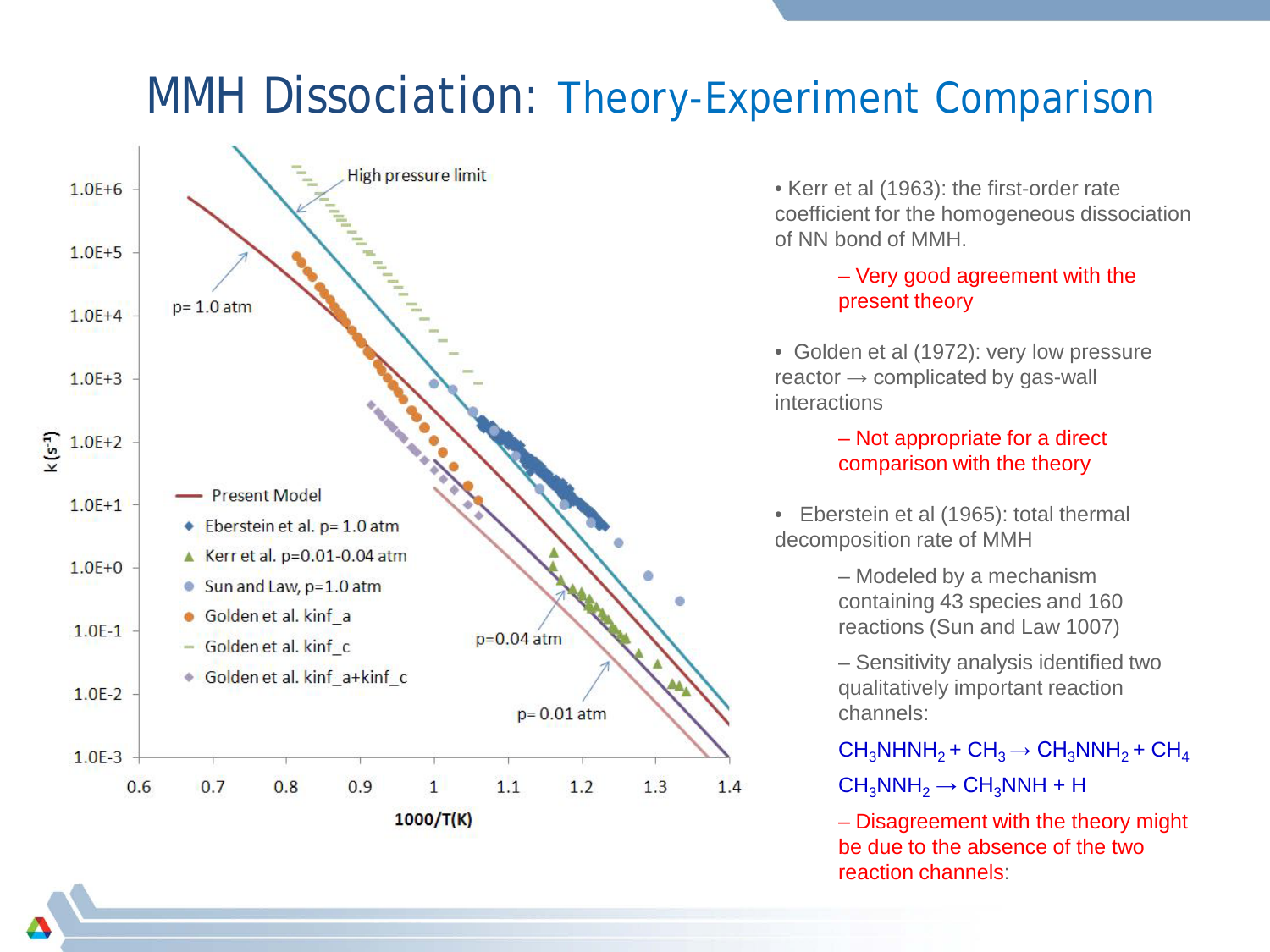**Allyl + HO2**

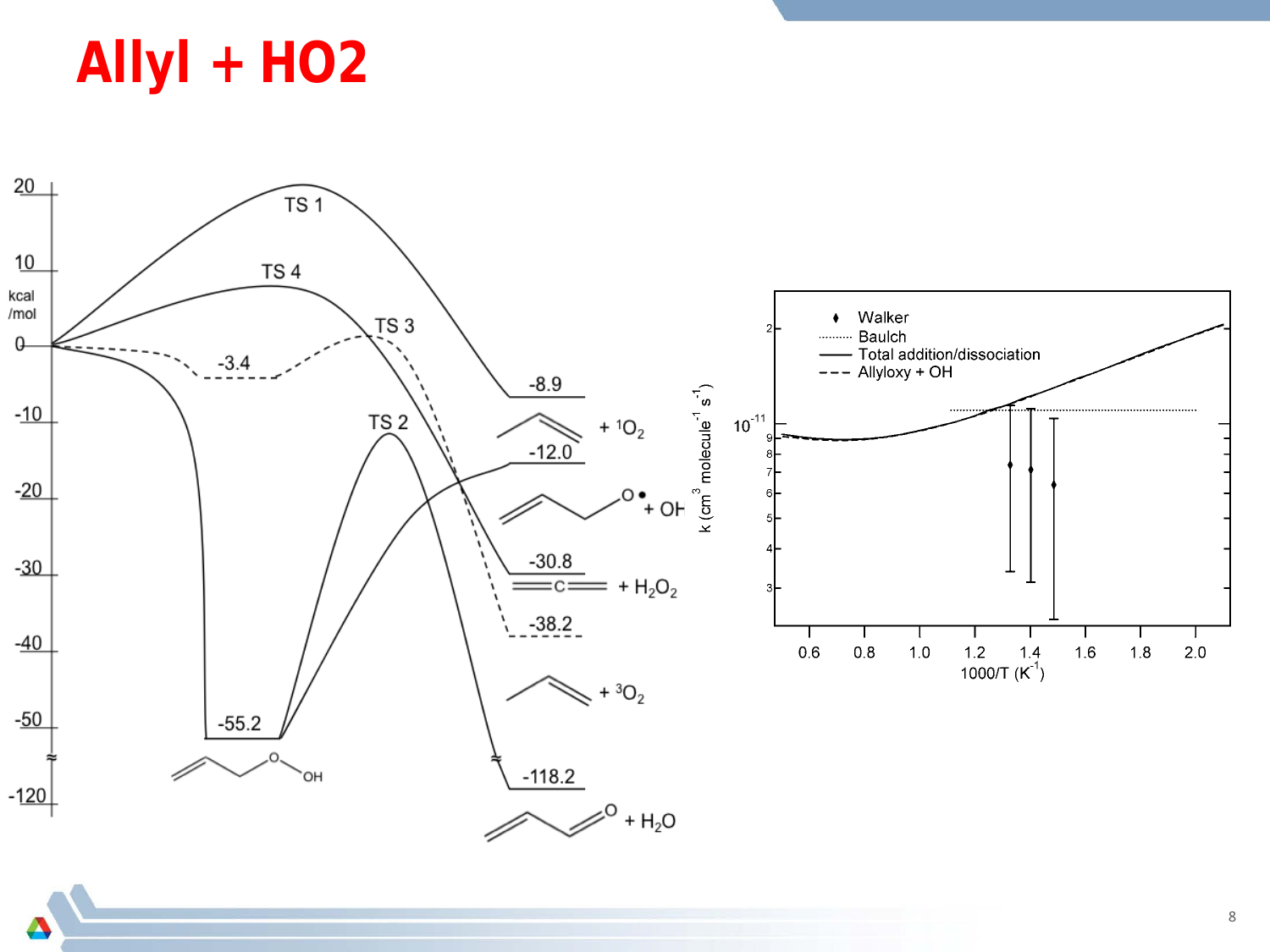## **Allyloxy Decomposition**